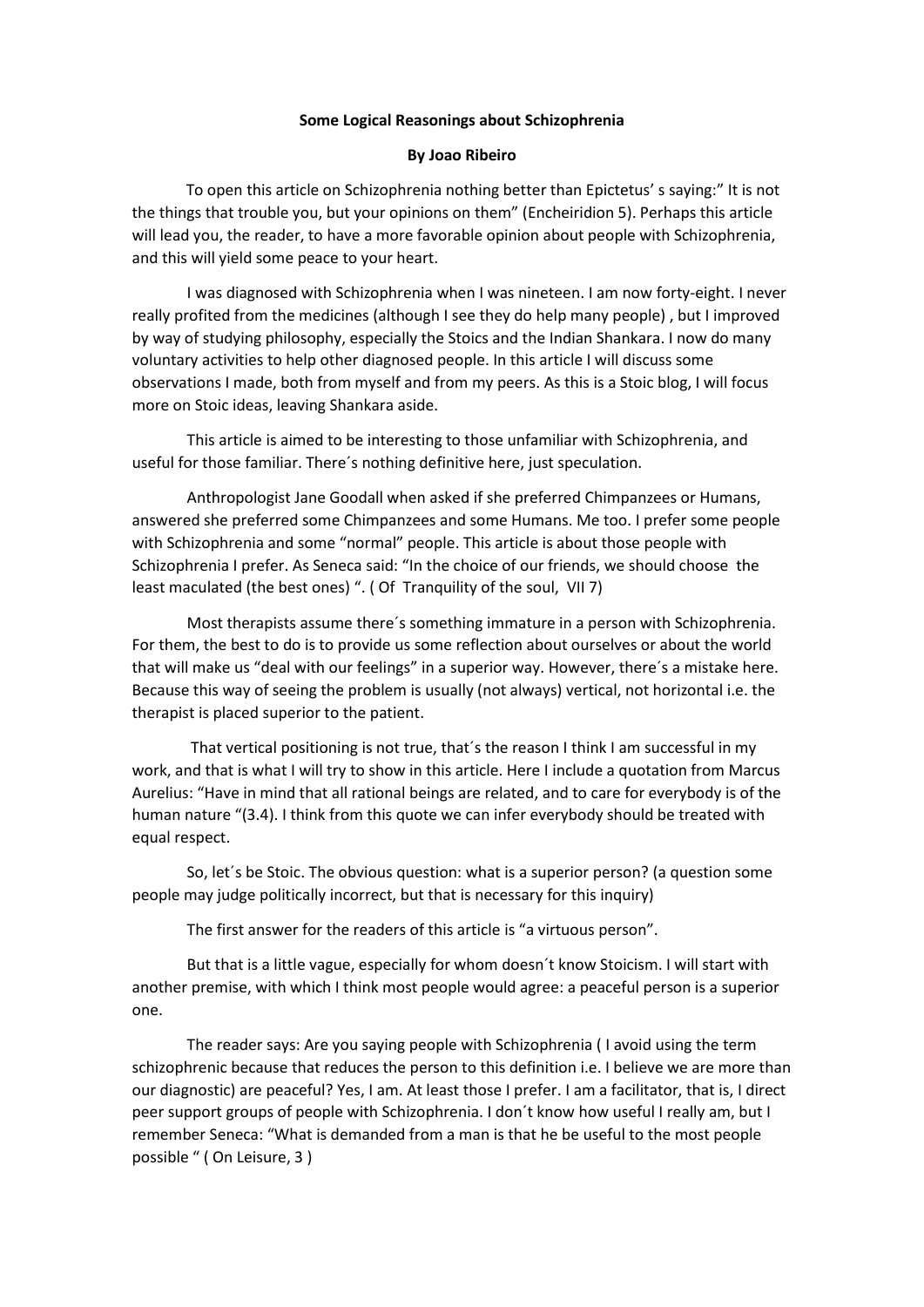In one of my groups a girl declared:" I am going to give birth to the devil". There was a respectful silence, and an opportunity for her to explain that was because she had a divine mission to bring peace to the world, and giving birth to the devil she would make him give up his hate, and by way of that make the world more peaceful. Nobody opposed her opinion. Here I quote Marcus Aurelius: "Reason is common to us all" (4.4)

Everything in this event was peaceful. And one should notice here my behavior: I adopted a logical position. I did not allow myself to rush into telling her not to fantasize (although it seemed she was delusional) , I gave her the opportunity to explain why she thought that way. And I, and everybody, respected her view, as her viewpoint. And all that was logical, and peaceful. Once, discussing with some followers of Pyrrho, I suggested his viewpoint of having no opinions was a peaceful one, and they agreed. If you are not eager to uphold your opinion, you become more open to others. Or, if you wish, you should be the superman or the child of Nietzsche. (Thus Spoke Zarathustra, part 1, discourse 1)

Another day one of the patients started to hug me, and hold my hand. I did not oppose. I noticed some people were finding that a bit gay, but we did not mind. He now repeats that every time we meet. Even in the street. In fact, he may have set a pattern, I think those of my groups have more physical contact than the average. What is that, if not peace?

My friends have a difficulty in keeping a romantic affair. It is really difficult if you depend on your parents or other relatives, if you don´t drive, if you sometimes get anxious and most important, if it is difficult for you to walk around.

Nevertheless, sometimes two people in those groups start a relationship. And, it should be noticed, they often agree not to engage sexually. So, it is just about the love between two people. What is that, if not peace?

Yes, says the reader, but this is a Stoic blog, we want to hear about self-control. And there you are in trouble! We all know all the emphasis of the Stoics in discipline. Perhaps we could remember Epictetus:" When by reasoning you judge you should do something, do it "( Enchiridion 35)

But I answer to the reader: not at all ! Because you should not judge the sailor before you know the storm! We are all crossing the ocean, but for some there´s a friendly wind, while for others there is a tempest.

Many therapists ignore this, but this is a centrally important fact: my peers have often been abused. They suffered bullying. They experienced trauma. Their own parents were disappointed and aggressive with them. They are more sensible and perhaps more vulnerable (some people are, and that´s not their fault), and there is a feature of many people to abuse others who are more vulnerable. It is not the majority but that happens. Some people don´t let escape any opportunity of abusing others. And that is tragic, as the abused generalize from that, and start thinking they will be abused forever. I believe Marcus Aurelius is wise when he says: "Remember we live only the present" (3.19). My peers forget this. Their past rules their present.

It is upon knowing that that you should think. And perceive these people may actually be good sailors.

OK, says the reader. What are you suggesting, that we elect our next president a schizophrenic?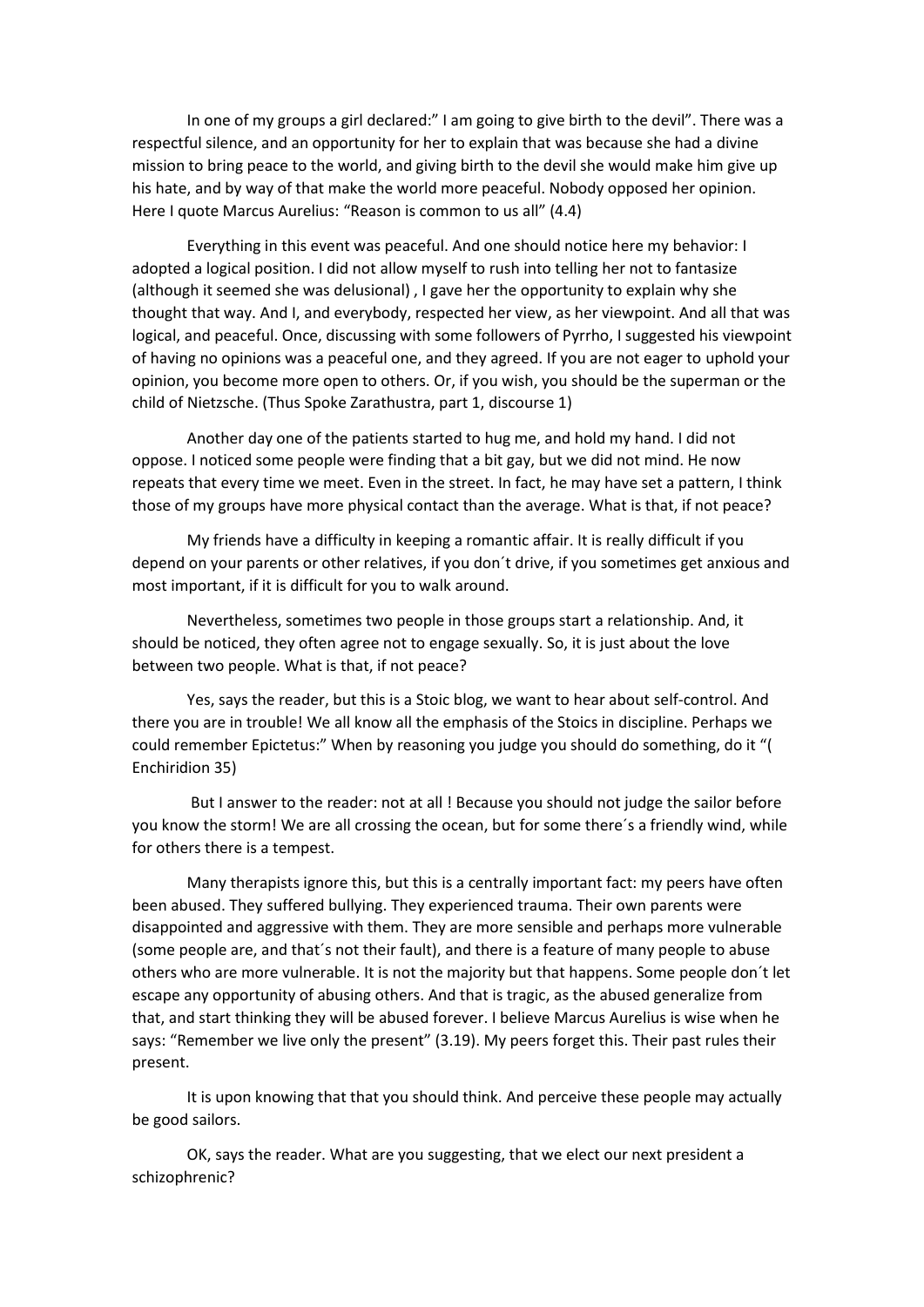I thank you for the question. Let´s be logical once again. Who makes beautiful chairs? A good carpenter, correct? Who plays football well? Brazilian players, who play in the difficult fields of the streets since their childhood, correct? And who is able to be a good president? An honest person who knows how things work, correct?

And then, the proper question is, what do people with Schizophrenia know how to do. As a facilitator I tell you. They make you exercise your logic, your patience, your sense of justice, even your courage. People with schizophrenia might make you more virtuous. Is there a better talent than that?

Marcus Aurelius spoke about turning obstacles into fuel, people with schizophrenia are an obstacle of a special quality, they provide more fuel than other obstacles.

But then I can hear the angry father: What the hell are you suggesting? That Schizophrenia is good? That I should not give medicine to my son?

No. Schizophrenia brings a lot of bad feelings. To the person and to everybody who coexist with the person. And yes. Statistics are undeniable. Those who take medicine have less surges and less suicide attempts. But let´s think this through together, and figure out the best we can do.

Some observations are possible. My peers are afraid. They all are. They are highly insecure, and they feel deeply misunderstood. All of them (I have never seen one who did not agree with this) report a deep sense of loneliness.

I was once an employee in a psychiatric clinic. I was paid just to talk to the patients, what I called "a philosophical conversation". One day, as I arrived, a nurse approached me and speaking low, as if afraid someone could hear, told me to be careful, because one guy there was very aggressive, and he might attack me physically. I thought, well, I have a challenge here and I will face it.

He was making strange gestures with his arms and hands, what I could not understand. But then I realized he was conducting a music that was playing, like a maestro. I did not know what to do, but I started to mimic him. He apparently thought I appreciated the music the same as him and laughed. That started an understanding. He lowered the music, so that we could start talking. And a bit later, he turned off the music. As we talked, I asked if there was someone he trusted. He said no, only me. I was sad and happy at the same time.

But we can infer something from this experience. At first, he was completely alone, just making his gestures, with no hope of being understood. Then, it seems, a hope appeared in his heart. And finally, he seemed to feel I understood him. As Marcus Aurelius puts it: " Judge things as they really are, not as a hasty man judges them " (4.11)

That experience is not an exception. I felt similar in my life. Nobody had the least idea what was going on inside me. So, it seems to me, it is useful to make the person feel he is being understood. It is a first step he can acquire confidence. But he will never feel understood if he perceives you judge yourself superior. So, here we have a delicate situation. We need to show both respect and comprehension.

I think a good way to do that, is focusing in on logic. Trying to understand what the person is saying, and just that, with no wish to show anything, that you have some knowledge or experience he doesn´t have. And, very important, the person should not think you are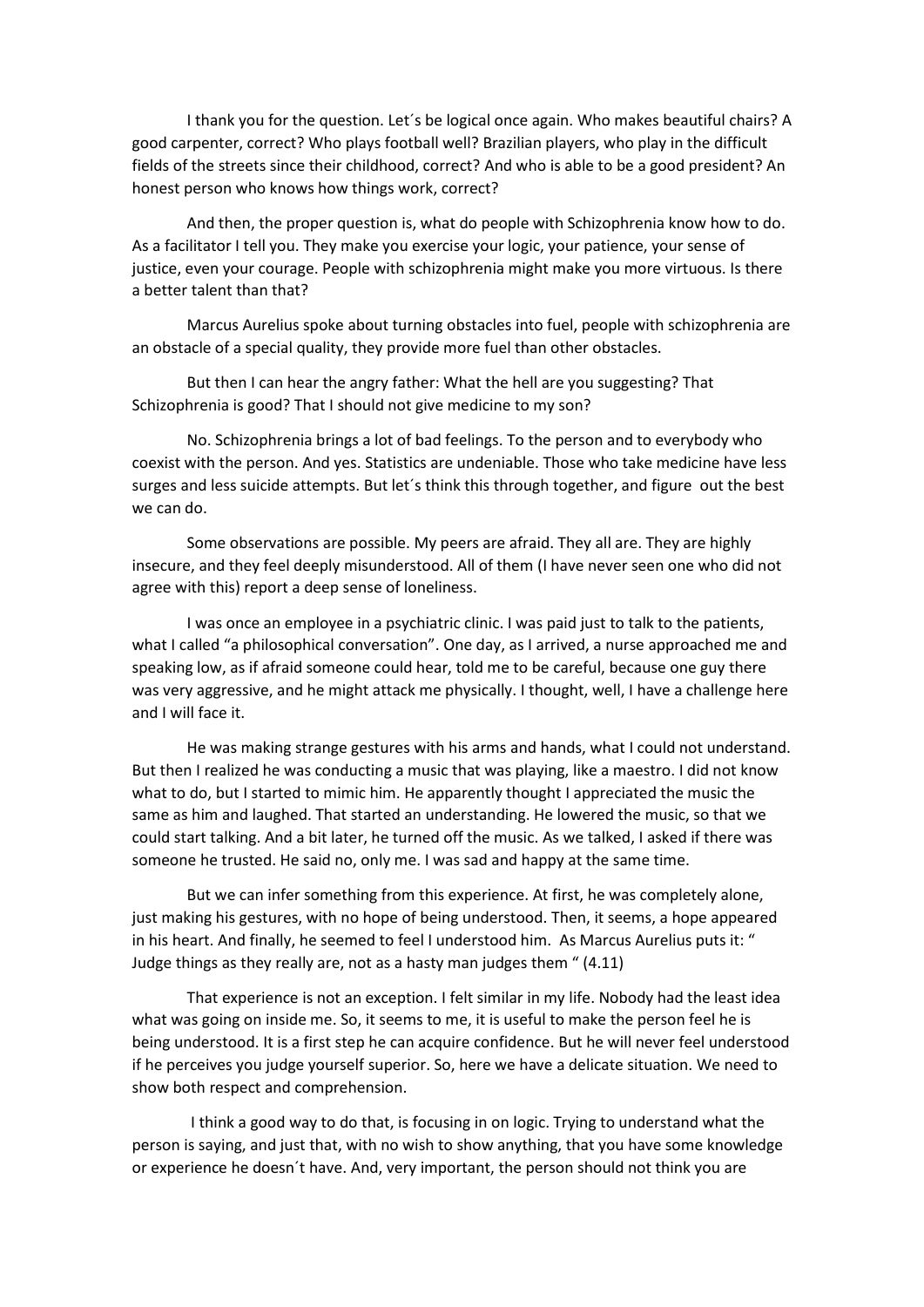talking to him in order to acquire prestige, that is, that you want to show everybody you understand him. Here a lot of quotations would fit, I believe all Stoic thinkers stressed the importance of logic. Perhaps I could quote Marcus Aurelius: "Do you have an ability of being rational? If so, why don´t you use it? "(4.13)

Other people may have other approaches, I don´t want to rule those out, but I think logic is a good start. Someone may argue logic is cold, and the greatest need is to be warm. That is true. But I believe, as I said, logic is a start. You begin the relationship trying to understand what the person has to say, and agreeing, whatever he says. And then, as the talk goes, you can reach an emotive understanding.

I am not saying it is easy, or that there is a precise way of behaving. However, I work in a hospital. Anyone can see that those who participate in my groups, (or some other person´s group) are better. It is also because those who search for these groups are already in a better condition, but I keep the argument, because the reason they are better before coming to the groups, is the same they improve with the groups. That is, they feel understood.

To provide that, my feelings are it is better to forget any preconceived ideas. In other words, to be logical. And logic here is also to acknowledge you never understand all the person. We may today reach an agreement, but tomorrow this same person may surprise you. So, I think we can help my peers by way of making them feel understood. They may grow more confident, they may improve their communicative skills, and ultimately make friends, and be able to walk around. Logic pervades all this process.

And something interesting happens, that sometimes the participants in the group learn from the facilitator a more logical attitude. And this improves their lives.

Logic for me, is perhaps the subtraction of the Ego.What hinders us from being logical? Our wishes and desires? So, logic is opposed to a big Ego. It helps you being more detached, and therefore more free. As Epictetus said: "You won´t wish to be a general, a priest or a consul, you will wish to be free. And the only way to be free is to despise what we are not in charge "(Enchiridion 19) (here we know that logic is perhaps what is most up to us)

My peers are not inferior. They should be treated as equals, and we should not judge that all of Schizophrenia is bad. It brings undoubtedly much suffering, but also some qualities to the sufferer.

And, to that angry father, I do not oppose the use of medicines. But something should be said. The drugs available in the market, they don´t teach you anything. Nobody learns from the experience of consuming Haldol or Clozapine. Such is true that we can observe when the person stops taking the medicine, all symptons come back. They do not disappear with the use of these drugs as some people argue they do,they only diminish,and they all resurge when we stop taking the medicine. So, what have we profited from those drugs? While a more logical attitude the patients may learn from the example of the facilitator, is more likely to last, and to really make us better people, more confident, more open.

"Happy is the person who´s led by reason " Seneca ( book 6 of "On Happiness " )

João Leite Ribeiro was diagnosed with schizophrenia when he was 19. Now he is 48, and he has had a very surprising story of recovery. He now facilitates peer support groups and